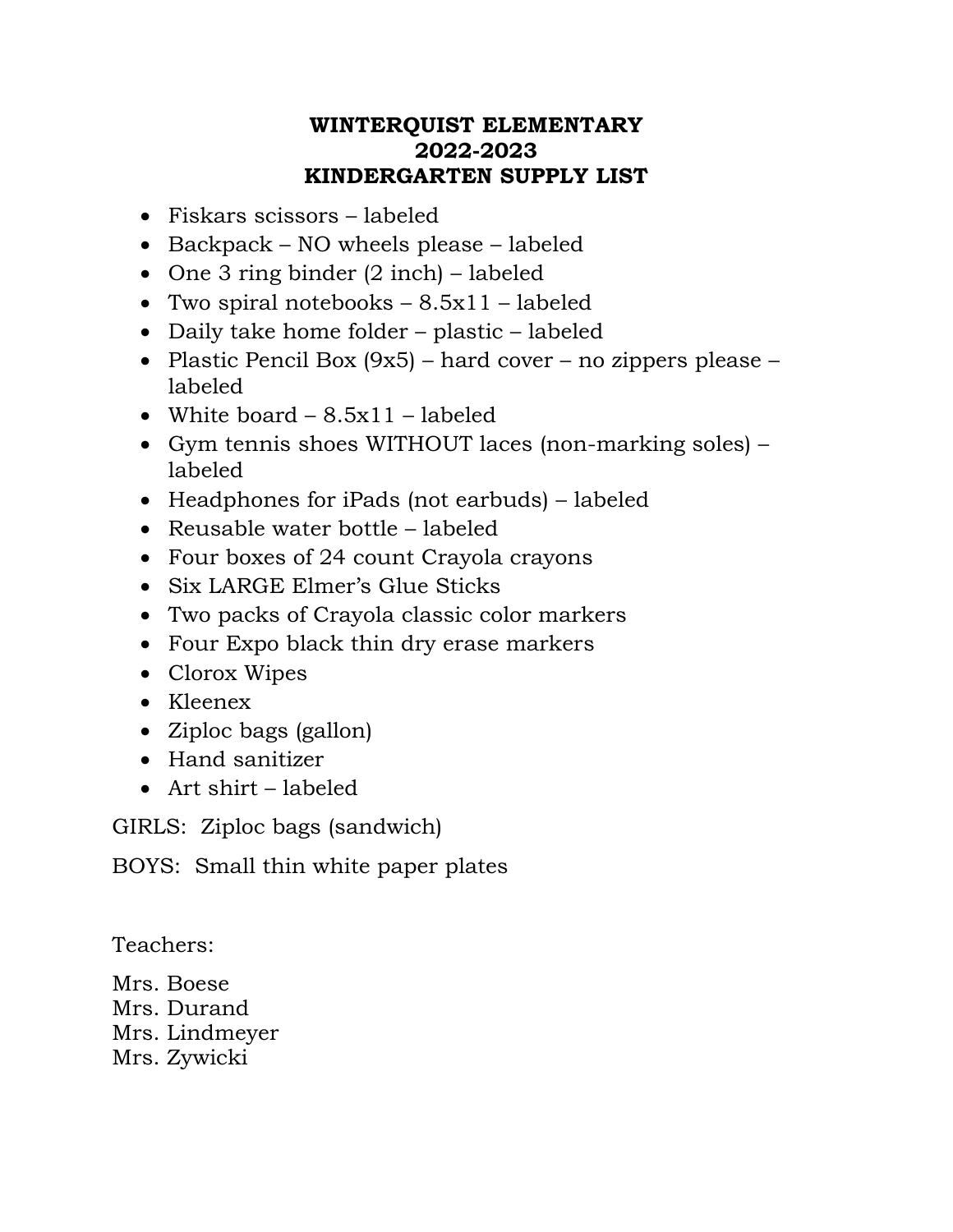### **WINTERQUIST ELEMENTARY 2022-2023 GRADE 1 SUPPLY LIST**

- 1 dozen #2 pencils plain yellow sharpened
- 1 large glue stick  $*$
- 1 large bottle white glue  $*$
- Scissors
- 1 large box of Kleenex
- 1 box of 24 crayons  $*$
- 3 or 4 Pink Pearl erasers \*
- Pencil box (not bag)  $*$
- 1 box of 8-10 Markers washable \*
- Plastic folder  $*$
- 2 Composition notebooks  $*$
- 1 Spiral notebook  $*$
- Water bottle labeled with name \*
- Clipboard \*
- 6-8 black Expo dry erase markers \*
- 1 roll of paper towels
- Gym shoes no black soles Velcro shoes if your child cannot tie & no open back shoes \*
- Good quality functional headset (no earbuds) \*
- 2 containers of Clorox wipes
- Ziploc bags gallon \*
- Personal small pencil sharpener \*
- Art shirt \*

BOYS – Hand sanitizer & plastic spoons or forks

GIRLS – Plastic cups or thin paper plate (any size) & quart or sandwich size Ziploc bags

# **PLEASE LABEL ALL ITEMS WITH \***

Teachers:

Mrs. Baird Mrs. Biondich Mrs. Ramberg Mrs. Wood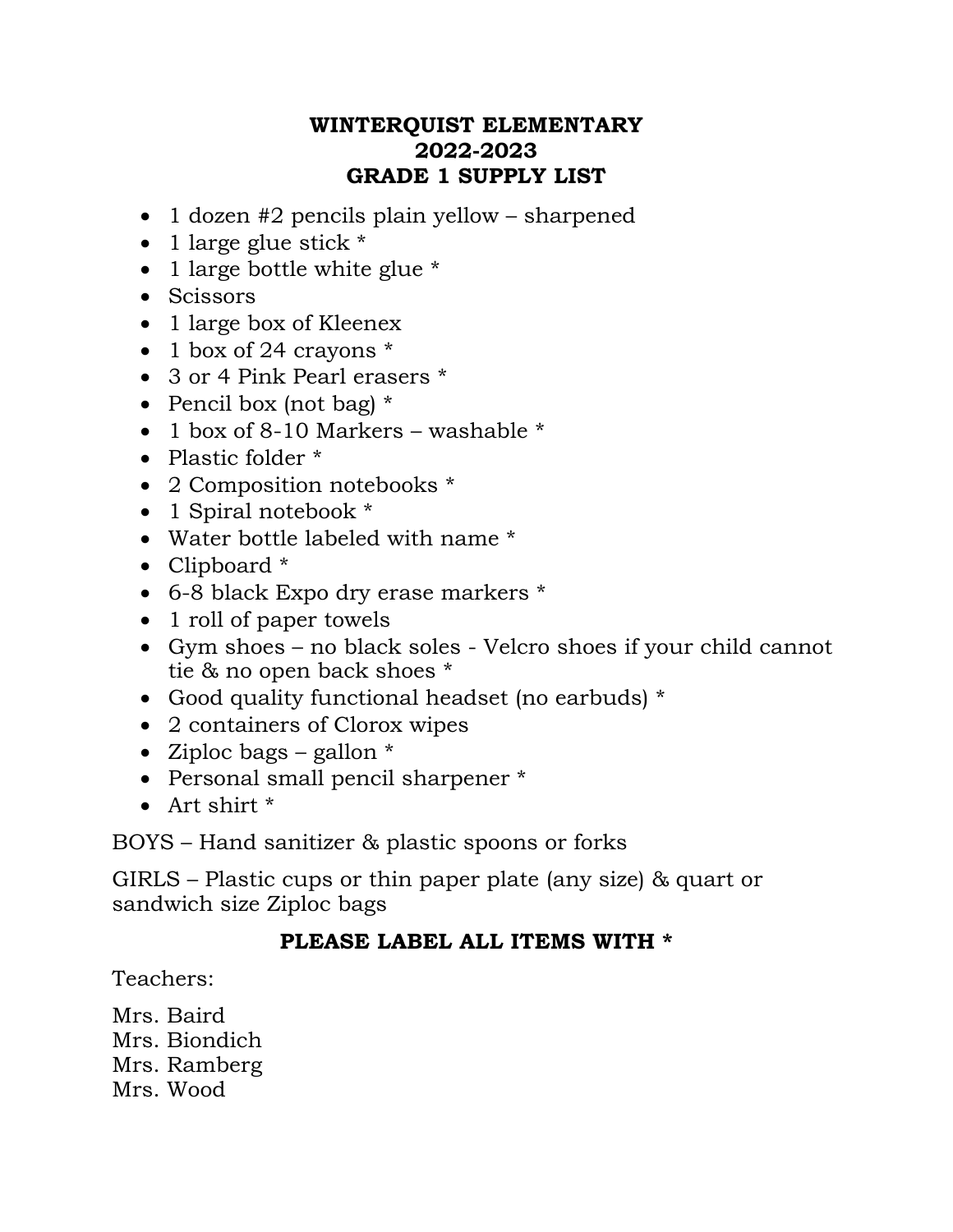### **WINTERQUIST ELEMENTARY 2022-2023 GRADE 2 SUPPLY LIST**

- 2 dozen #2 pencils sharpened
- Large box of Kleenex
- 2 packages of Black Expo thin dry erase markers
- Rules (with centimeters)
- Markers Crayola Classic Thick
- Markers Crayola Classic Thin
- 1 Mead 5 Star plastic folder w/ two pockets & brad fasteners
- 2 plastic folders w/ two pockets
- 3 wide lined spiral notebooks (no perforated edges)
- Colored pencils 7" 12 count
- Box of 24 crayons
- 1 big glue stick
- Gym Shoes (non-marking soles)
- 1 pad of post-its (3x3)
- Scissors 5" sharp Fiskars
- 2 highlighters
- Headset- headband style labeled in bag
- 3 ring binder  $-1.5$ -inch w/ clear view front pocket
- 1 deck of standard playing cards (not Ms. Uecker)
- 1 small pencil sharpener (w/ shavings contained)
- 1 hand sanitizer w/ pump
- 1 container of Clorox wipes

LAST NAMES A-N: Ziploc slider gallon sized bags

LAST NAMES O-Z: Ziploc slider quart sized bags

# **PLEASE LABEL ALL ITEMS**

# Teachers:

Mrs. Halverson Mrs. Harden Mrs. Peterson Mrs. Uecker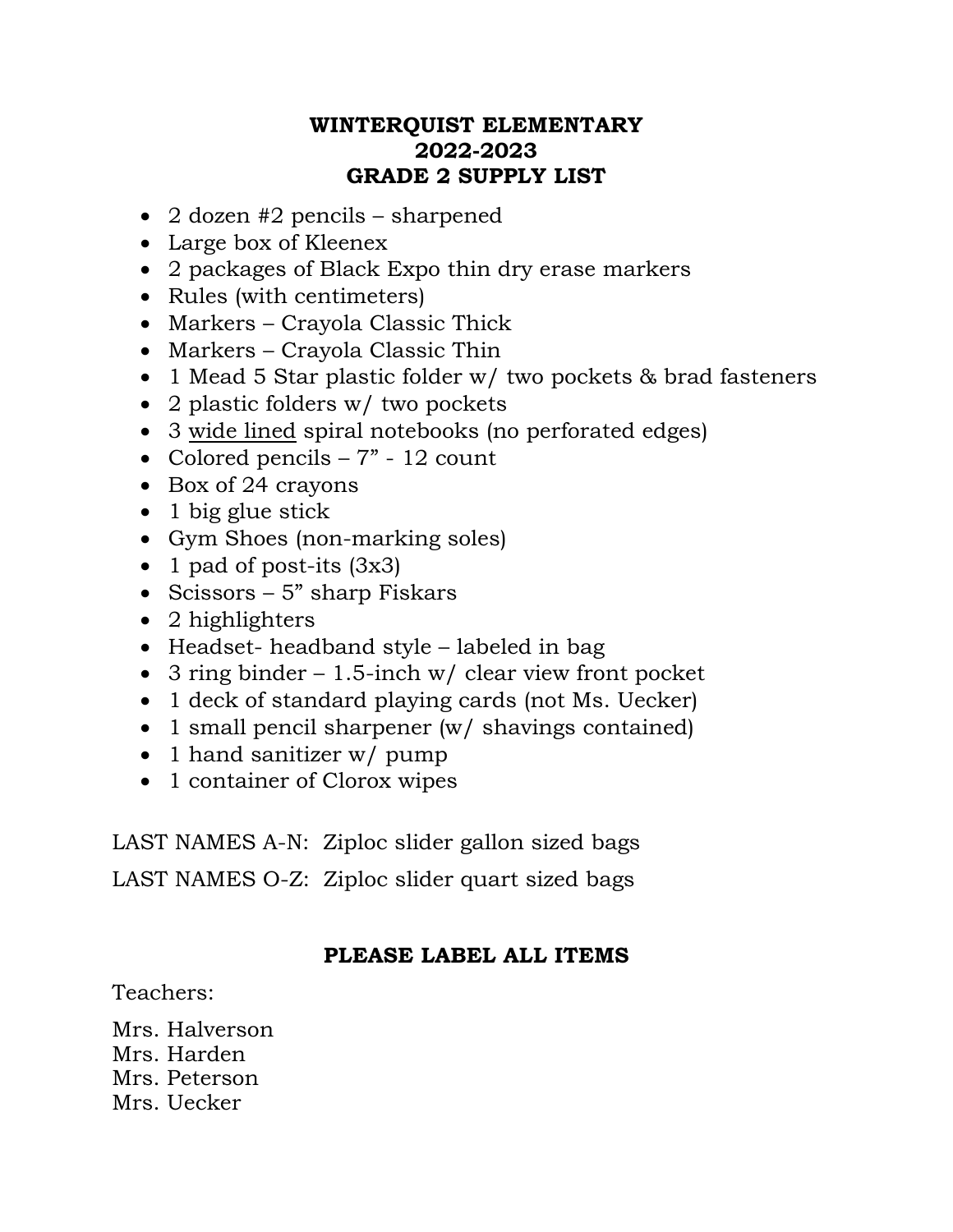### **WINTERQUIST ELEMENTARY 2022-2023 GRADE 3 SUPPLY LIST**

- 2 dozen #2 pencils sharpened
- Individual pencil sharpener
- Large box of Kleenex
- Glue bottle (4 oz. white)
- 1 big glue stick
- 1 pad of post-its (3x3)
- 2 containers of disinfecting wipes
- Ruler (with centimeters)
- Scissors 5" sharp Fiskars
- Markers Crayola Classic Thick
- Colored pencils 7"- 12 count
- Box of 16 crayons
- 1 package of highlighters
- 1 set of thin dry erase markers
- 3 plastic folders w/ two pockets & brad fasteners
- 3 wide lined spiral notebooks
- 1 medium composition notebook
- 3 ring binder 1.5 inch  $w/$  clear view front pocket
- 1 deck of standard playing cards
- Ear buds or headset for iPad
- Stylus for iPad
- Gym shoes (non-marking soles)
- Art shirt
- Hand sanitizer

BOYS – Gallon Ziploc bags

GIRLS – Quart Ziploc bags

## **PLEASE LABEL ALL ITEMS**

Teachers:

Mr. Krueger Mrs. Pfister Mrs. Tacheny Mrs. Zervas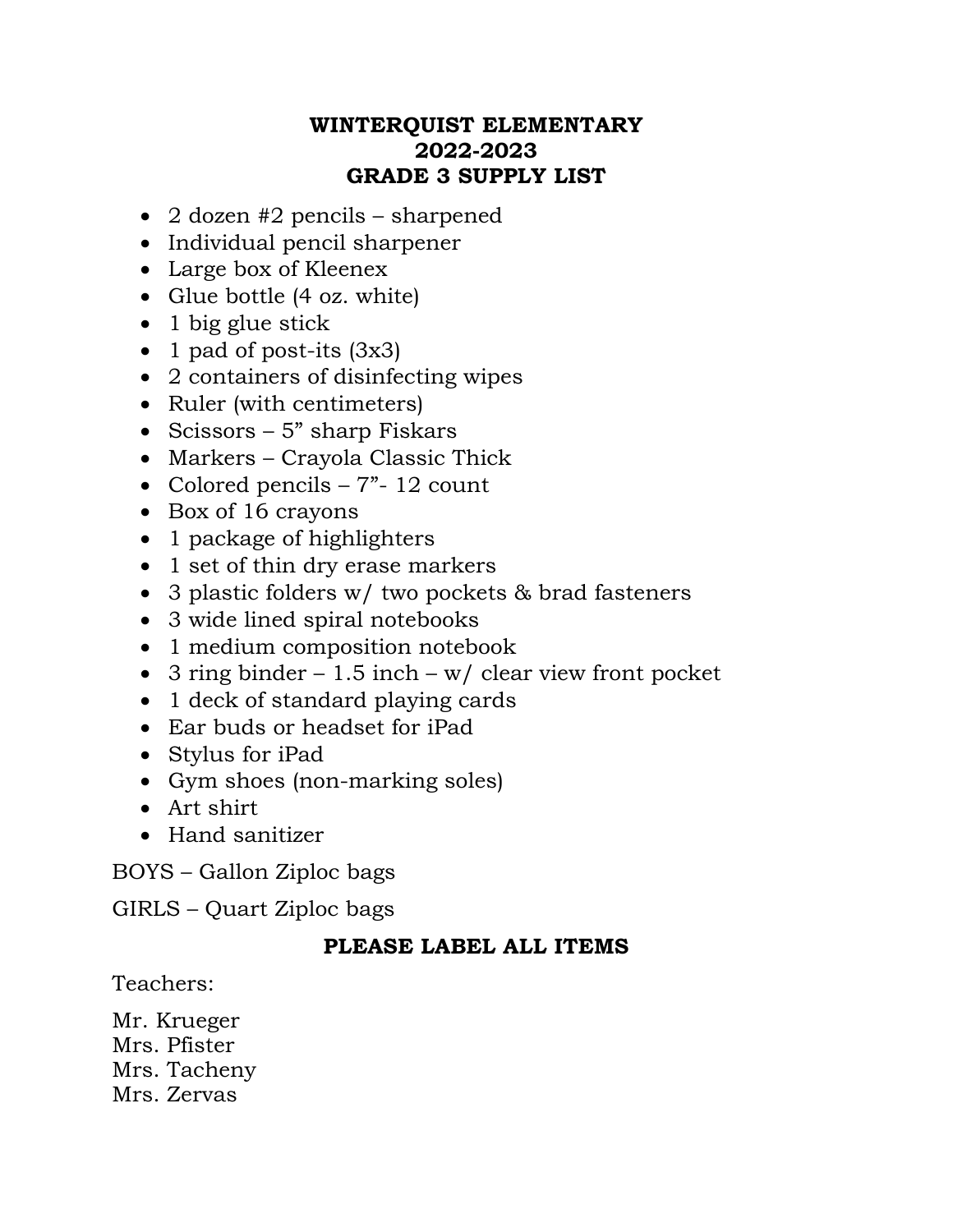### **WINTERQUIST ELEMENTARY 2022-2023 GRADE 4 SUPPLY LIST**

- 1 box of pencils sharpened
- Markers
- 1 box of Crayons
- 1 glue stick
- 4 Expo dry erase markers
- 1 composition notebook
- 1 legal pad
- 1 notebook
- 2 plastic folders w/ pockets & brad fasteners
- 2 highlighters (Boys)
- 1 roll of paper towel (Girl)
- Gym shoes (no black soles)
- Ear buds or headset
- Clorox wipes

### **PLEASE LABEL ALL ITEMS**

Teachers:

Mr. Anderson Mrs. Hipp Mrs. Foxx Mrs. Johnson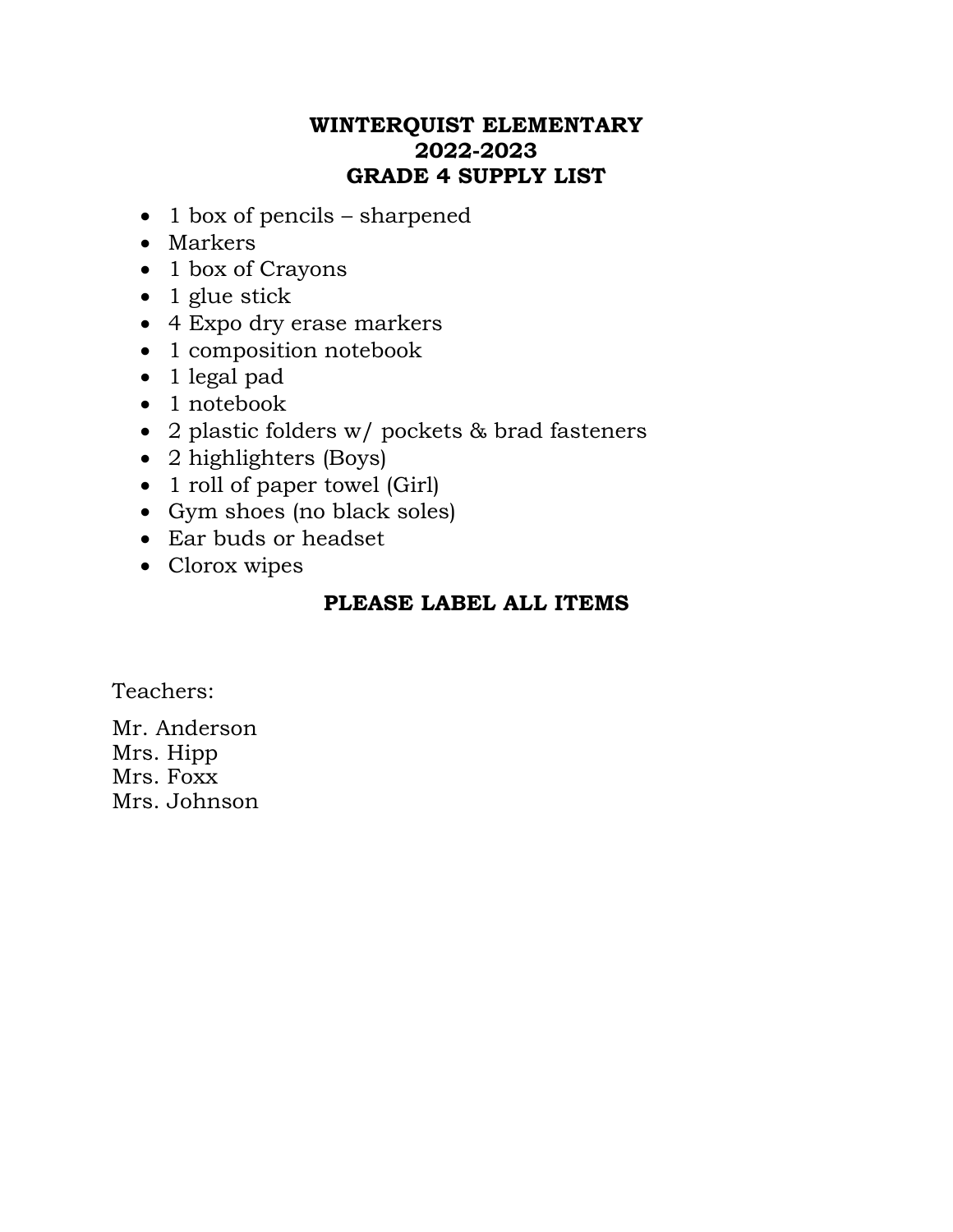#### **WINTERQUIST ELEMENTARY 2022-2023 GRADE 5 SUPPLY LIST**

- Mechanical or regular pencils (large supply)
- 1 bottle of glue 8 oz. / glue stick
- Scissors
- 1 large box of Kleenex
- 4 notebooks (Hallsten & Paulson only)
- 2 notebooks (Smith & Mooney only)
- 1 composition notebook (black & white)
- Crayons
- Black fine point (Sharpie) marker
- Markers (large)
- 5 folders (Hallsten & Paulson only)
- 3 folders (Smith & Mooney only)
- Gym shoes (no black soles)
- Colored pencils
- 1 dry eraser or old sock (Smith & Mooney only)
- Scotch tape
- 1 roll of paper towels
- Disinfectant wipes
- Ear buds or headset (mandatory)
- 1 small box of 8-12 dry erase markers (Smith & Mooney only)
- Art shirt

## **PLEASE LABEL ALL ITEMS**

Teachers:

Mrs. Hallsten Mrs. Mooney Mrs. Paulson Mrs. Smith